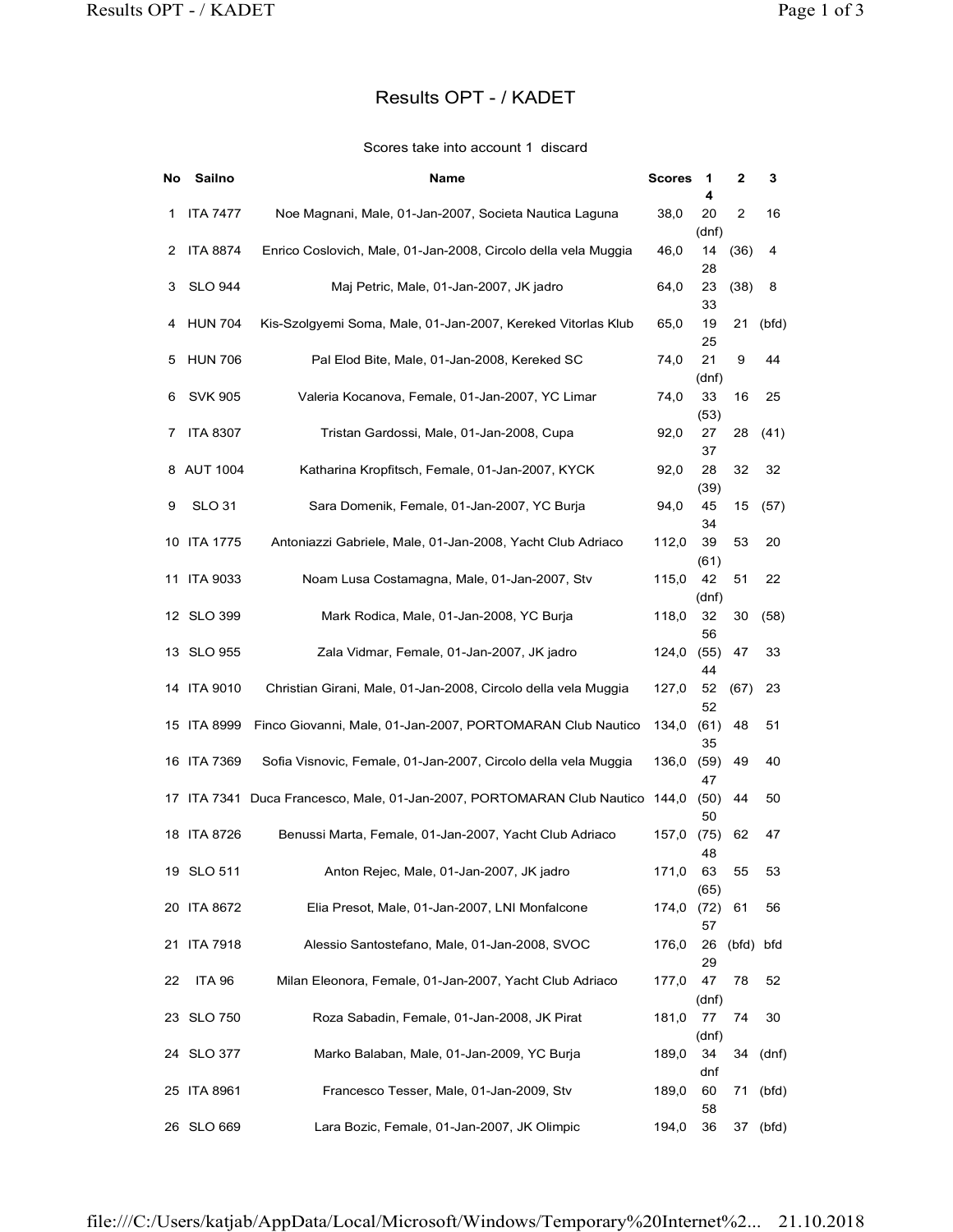| dnf<br>27 SLO 912<br>Liam Al-Dilaimi, Male, 01-Jan-2007, JK jadro<br>78<br>194,0<br>68<br>48<br>(dnf)<br>28 SLO 310<br>Lea Rosa, Female, 01-Jan-2007, YC Burja<br>227,0<br>54<br>52<br>(dnf)<br>dnf<br>29 SLO 663<br>Gaja Jano sky Palcic, Female, 01-Jan-2007, JK Olimpic<br>228,0<br>86<br>79<br>(bfd)<br>63<br>30 ITA 8911<br>Giovanni Gabrielli, Male, 01-Jan-2007, Stv<br>230,0<br>44<br>65 (bfd)<br>dnf<br>Filippo Rebecchi, Male, 01-Jan-2007, L N I TS<br>31 ITA 8793<br>234,0<br>64 (bfd) bfd<br>49<br>32 ITA 9059<br>Leonardo Nadalin, Male, 01-Jan-2008, SVOC<br>254,0<br>67<br>66<br>(dnf)<br>dnf<br>33 ITA 7803<br>Emili Tarlon, Female, 01-Jan-2007, Circolo della vela Muggia<br>262,0<br>56<br>85 (dnf)<br>dnf<br>34 AUT 2041<br>Aaron iedergut, Male, 01-Jan-2008, KYCK<br>266,0<br>70<br>75 (dnf)<br>dnf<br>35 ITA 8285<br>Marco Gasparini, Male, 01-Jan-2007, L N I TS<br>270,0<br>89 (dnf) dnf<br>60<br>36 SVK 541<br>Oliver Brestovsky, Male, 01-Jan-2008, YC Limar<br>274,0 (dnf) dnf dnf<br>32<br>37 ITA 8383<br>Coloni Anna, Female, 01-Jan-2008, Societa Nautica Laguna<br>275,0<br>84<br>70 (dnf)<br>dnf<br>38 SLO 984<br>Lana Al-Dilaimi, Female, 01-Jan-2009, JK jadro<br>87<br>73 (dnf)<br>281,0<br>dnf<br>79<br>39 ITA 8382<br>Mathilde Tomasin, Female, 01-Jan-2007, SVOC<br>282,0<br>82 (bfd)<br>dnf<br>287,0 (dnf) 106 60<br>40 ITA 8337<br>Francesco Pilato, Male, 01-Jan-2010, Circolo della vela Muggia<br>dnf<br>80<br>41 ITA 7332 Raddi Teresa, Female, 01-Jan-2007, PORTOMARAN Club Nautico 288,0<br>87<br>(dnf)<br>dnf<br>42 ITA 9045<br>Cristian Castellan, Male, 01-Jan-2011, Circolo della vela Muggia<br>290,0 (dnf) 107 62<br>dnf<br>43 SVK 517<br>Tamara Brestovska, Female, 01-Jan-2010, YC Limar<br>90<br>89<br>300,0<br>(dnf)<br>dnf<br>44 ITA 6642<br>Patrick Felda, Male, 01-Jan-2009, Circolo della vela Muggia<br>302,0 100<br>81 (dnf)<br>dnf<br>45 ITA 7637<br>Lorenzo Sgroi, Male, 01-Jan-2008, Societa Nautica Laguna<br>302,0<br>98<br>83 (dnf)<br>dnf<br>46 SLO 188<br>Ziga Cepak, Male, 01-Jan-2008, JK Pirat<br>304,0 85<br>98 (bfd) |
|---------------------------------------------------------------------------------------------------------------------------------------------------------------------------------------------------------------------------------------------------------------------------------------------------------------------------------------------------------------------------------------------------------------------------------------------------------------------------------------------------------------------------------------------------------------------------------------------------------------------------------------------------------------------------------------------------------------------------------------------------------------------------------------------------------------------------------------------------------------------------------------------------------------------------------------------------------------------------------------------------------------------------------------------------------------------------------------------------------------------------------------------------------------------------------------------------------------------------------------------------------------------------------------------------------------------------------------------------------------------------------------------------------------------------------------------------------------------------------------------------------------------------------------------------------------------------------------------------------------------------------------------------------------------------------------------------------------------------------------------------------------------------------------------------------------------------------------------------------------------------------------------------------------------------------------------------------------------------------------------------------------------------------------------------------------------------------------------------|
|                                                                                                                                                                                                                                                                                                                                                                                                                                                                                                                                                                                                                                                                                                                                                                                                                                                                                                                                                                                                                                                                                                                                                                                                                                                                                                                                                                                                                                                                                                                                                                                                                                                                                                                                                                                                                                                                                                                                                                                                                                                                                                   |
|                                                                                                                                                                                                                                                                                                                                                                                                                                                                                                                                                                                                                                                                                                                                                                                                                                                                                                                                                                                                                                                                                                                                                                                                                                                                                                                                                                                                                                                                                                                                                                                                                                                                                                                                                                                                                                                                                                                                                                                                                                                                                                   |
|                                                                                                                                                                                                                                                                                                                                                                                                                                                                                                                                                                                                                                                                                                                                                                                                                                                                                                                                                                                                                                                                                                                                                                                                                                                                                                                                                                                                                                                                                                                                                                                                                                                                                                                                                                                                                                                                                                                                                                                                                                                                                                   |
|                                                                                                                                                                                                                                                                                                                                                                                                                                                                                                                                                                                                                                                                                                                                                                                                                                                                                                                                                                                                                                                                                                                                                                                                                                                                                                                                                                                                                                                                                                                                                                                                                                                                                                                                                                                                                                                                                                                                                                                                                                                                                                   |
|                                                                                                                                                                                                                                                                                                                                                                                                                                                                                                                                                                                                                                                                                                                                                                                                                                                                                                                                                                                                                                                                                                                                                                                                                                                                                                                                                                                                                                                                                                                                                                                                                                                                                                                                                                                                                                                                                                                                                                                                                                                                                                   |
|                                                                                                                                                                                                                                                                                                                                                                                                                                                                                                                                                                                                                                                                                                                                                                                                                                                                                                                                                                                                                                                                                                                                                                                                                                                                                                                                                                                                                                                                                                                                                                                                                                                                                                                                                                                                                                                                                                                                                                                                                                                                                                   |
|                                                                                                                                                                                                                                                                                                                                                                                                                                                                                                                                                                                                                                                                                                                                                                                                                                                                                                                                                                                                                                                                                                                                                                                                                                                                                                                                                                                                                                                                                                                                                                                                                                                                                                                                                                                                                                                                                                                                                                                                                                                                                                   |
|                                                                                                                                                                                                                                                                                                                                                                                                                                                                                                                                                                                                                                                                                                                                                                                                                                                                                                                                                                                                                                                                                                                                                                                                                                                                                                                                                                                                                                                                                                                                                                                                                                                                                                                                                                                                                                                                                                                                                                                                                                                                                                   |
|                                                                                                                                                                                                                                                                                                                                                                                                                                                                                                                                                                                                                                                                                                                                                                                                                                                                                                                                                                                                                                                                                                                                                                                                                                                                                                                                                                                                                                                                                                                                                                                                                                                                                                                                                                                                                                                                                                                                                                                                                                                                                                   |
|                                                                                                                                                                                                                                                                                                                                                                                                                                                                                                                                                                                                                                                                                                                                                                                                                                                                                                                                                                                                                                                                                                                                                                                                                                                                                                                                                                                                                                                                                                                                                                                                                                                                                                                                                                                                                                                                                                                                                                                                                                                                                                   |
|                                                                                                                                                                                                                                                                                                                                                                                                                                                                                                                                                                                                                                                                                                                                                                                                                                                                                                                                                                                                                                                                                                                                                                                                                                                                                                                                                                                                                                                                                                                                                                                                                                                                                                                                                                                                                                                                                                                                                                                                                                                                                                   |
|                                                                                                                                                                                                                                                                                                                                                                                                                                                                                                                                                                                                                                                                                                                                                                                                                                                                                                                                                                                                                                                                                                                                                                                                                                                                                                                                                                                                                                                                                                                                                                                                                                                                                                                                                                                                                                                                                                                                                                                                                                                                                                   |
|                                                                                                                                                                                                                                                                                                                                                                                                                                                                                                                                                                                                                                                                                                                                                                                                                                                                                                                                                                                                                                                                                                                                                                                                                                                                                                                                                                                                                                                                                                                                                                                                                                                                                                                                                                                                                                                                                                                                                                                                                                                                                                   |
|                                                                                                                                                                                                                                                                                                                                                                                                                                                                                                                                                                                                                                                                                                                                                                                                                                                                                                                                                                                                                                                                                                                                                                                                                                                                                                                                                                                                                                                                                                                                                                                                                                                                                                                                                                                                                                                                                                                                                                                                                                                                                                   |
|                                                                                                                                                                                                                                                                                                                                                                                                                                                                                                                                                                                                                                                                                                                                                                                                                                                                                                                                                                                                                                                                                                                                                                                                                                                                                                                                                                                                                                                                                                                                                                                                                                                                                                                                                                                                                                                                                                                                                                                                                                                                                                   |
|                                                                                                                                                                                                                                                                                                                                                                                                                                                                                                                                                                                                                                                                                                                                                                                                                                                                                                                                                                                                                                                                                                                                                                                                                                                                                                                                                                                                                                                                                                                                                                                                                                                                                                                                                                                                                                                                                                                                                                                                                                                                                                   |
|                                                                                                                                                                                                                                                                                                                                                                                                                                                                                                                                                                                                                                                                                                                                                                                                                                                                                                                                                                                                                                                                                                                                                                                                                                                                                                                                                                                                                                                                                                                                                                                                                                                                                                                                                                                                                                                                                                                                                                                                                                                                                                   |
|                                                                                                                                                                                                                                                                                                                                                                                                                                                                                                                                                                                                                                                                                                                                                                                                                                                                                                                                                                                                                                                                                                                                                                                                                                                                                                                                                                                                                                                                                                                                                                                                                                                                                                                                                                                                                                                                                                                                                                                                                                                                                                   |
|                                                                                                                                                                                                                                                                                                                                                                                                                                                                                                                                                                                                                                                                                                                                                                                                                                                                                                                                                                                                                                                                                                                                                                                                                                                                                                                                                                                                                                                                                                                                                                                                                                                                                                                                                                                                                                                                                                                                                                                                                                                                                                   |
|                                                                                                                                                                                                                                                                                                                                                                                                                                                                                                                                                                                                                                                                                                                                                                                                                                                                                                                                                                                                                                                                                                                                                                                                                                                                                                                                                                                                                                                                                                                                                                                                                                                                                                                                                                                                                                                                                                                                                                                                                                                                                                   |
| dnf<br>47 SLO 368<br>Ziva Lesko, Female, 01-Jan-2007, YC Burja<br>304,0 91<br>92 (dnf)                                                                                                                                                                                                                                                                                                                                                                                                                                                                                                                                                                                                                                                                                                                                                                                                                                                                                                                                                                                                                                                                                                                                                                                                                                                                                                                                                                                                                                                                                                                                                                                                                                                                                                                                                                                                                                                                                                                                                                                                            |
| dnf<br>48 SLO 697<br>Nikita Averyanov, Male, 01-Jan-2007, JK Olimpic<br>305,0 96<br>88 (bfd)                                                                                                                                                                                                                                                                                                                                                                                                                                                                                                                                                                                                                                                                                                                                                                                                                                                                                                                                                                                                                                                                                                                                                                                                                                                                                                                                                                                                                                                                                                                                                                                                                                                                                                                                                                                                                                                                                                                                                                                                      |
| dnf<br>49 ITA 7132<br>Andrea Innocente, Male, 01-Jan-2007, LNI Monfalcone<br>88<br>96 (dnf)<br>305,0                                                                                                                                                                                                                                                                                                                                                                                                                                                                                                                                                                                                                                                                                                                                                                                                                                                                                                                                                                                                                                                                                                                                                                                                                                                                                                                                                                                                                                                                                                                                                                                                                                                                                                                                                                                                                                                                                                                                                                                              |
| dnf<br>50 ITA 5666<br>Giulio Gessi, Male, 01-Jan-2008, Stv<br>92<br>93 (dnf)<br>306,0                                                                                                                                                                                                                                                                                                                                                                                                                                                                                                                                                                                                                                                                                                                                                                                                                                                                                                                                                                                                                                                                                                                                                                                                                                                                                                                                                                                                                                                                                                                                                                                                                                                                                                                                                                                                                                                                                                                                                                                                             |
| dnf<br>51 ITA 87781<br>Zan Ogrizek, Male, 01-Jan-2009, SD jadralni klub Kermar<br>309,0 102<br>86 (dnf)                                                                                                                                                                                                                                                                                                                                                                                                                                                                                                                                                                                                                                                                                                                                                                                                                                                                                                                                                                                                                                                                                                                                                                                                                                                                                                                                                                                                                                                                                                                                                                                                                                                                                                                                                                                                                                                                                                                                                                                           |
| dnf<br>52 SLO 653<br>Martin Fabjan, Male, 01-Jan-2010, JK Olimpic<br>319,0<br>94 104 (dnf)                                                                                                                                                                                                                                                                                                                                                                                                                                                                                                                                                                                                                                                                                                                                                                                                                                                                                                                                                                                                                                                                                                                                                                                                                                                                                                                                                                                                                                                                                                                                                                                                                                                                                                                                                                                                                                                                                                                                                                                                        |
| dnf<br>53 ITA 8336<br>Massimiliano Zorzin, Male, 01-Jan-2008, L N I TS<br>319,0 101<br>97 (dnf)                                                                                                                                                                                                                                                                                                                                                                                                                                                                                                                                                                                                                                                                                                                                                                                                                                                                                                                                                                                                                                                                                                                                                                                                                                                                                                                                                                                                                                                                                                                                                                                                                                                                                                                                                                                                                                                                                                                                                                                                   |
| dnf<br>320,0 105 94 (dnf)<br>54 ITA 7310<br>Prem Gregoretti, Male, 01-Jan-2009, Stv                                                                                                                                                                                                                                                                                                                                                                                                                                                                                                                                                                                                                                                                                                                                                                                                                                                                                                                                                                                                                                                                                                                                                                                                                                                                                                                                                                                                                                                                                                                                                                                                                                                                                                                                                                                                                                                                                                                                                                                                               |
| dnf<br>Aleksander Medja, Male, 01-Jan-2008, JK Pirat<br>55 SLO 991<br>323,0 99 103 (bfd)                                                                                                                                                                                                                                                                                                                                                                                                                                                                                                                                                                                                                                                                                                                                                                                                                                                                                                                                                                                                                                                                                                                                                                                                                                                                                                                                                                                                                                                                                                                                                                                                                                                                                                                                                                                                                                                                                                                                                                                                          |